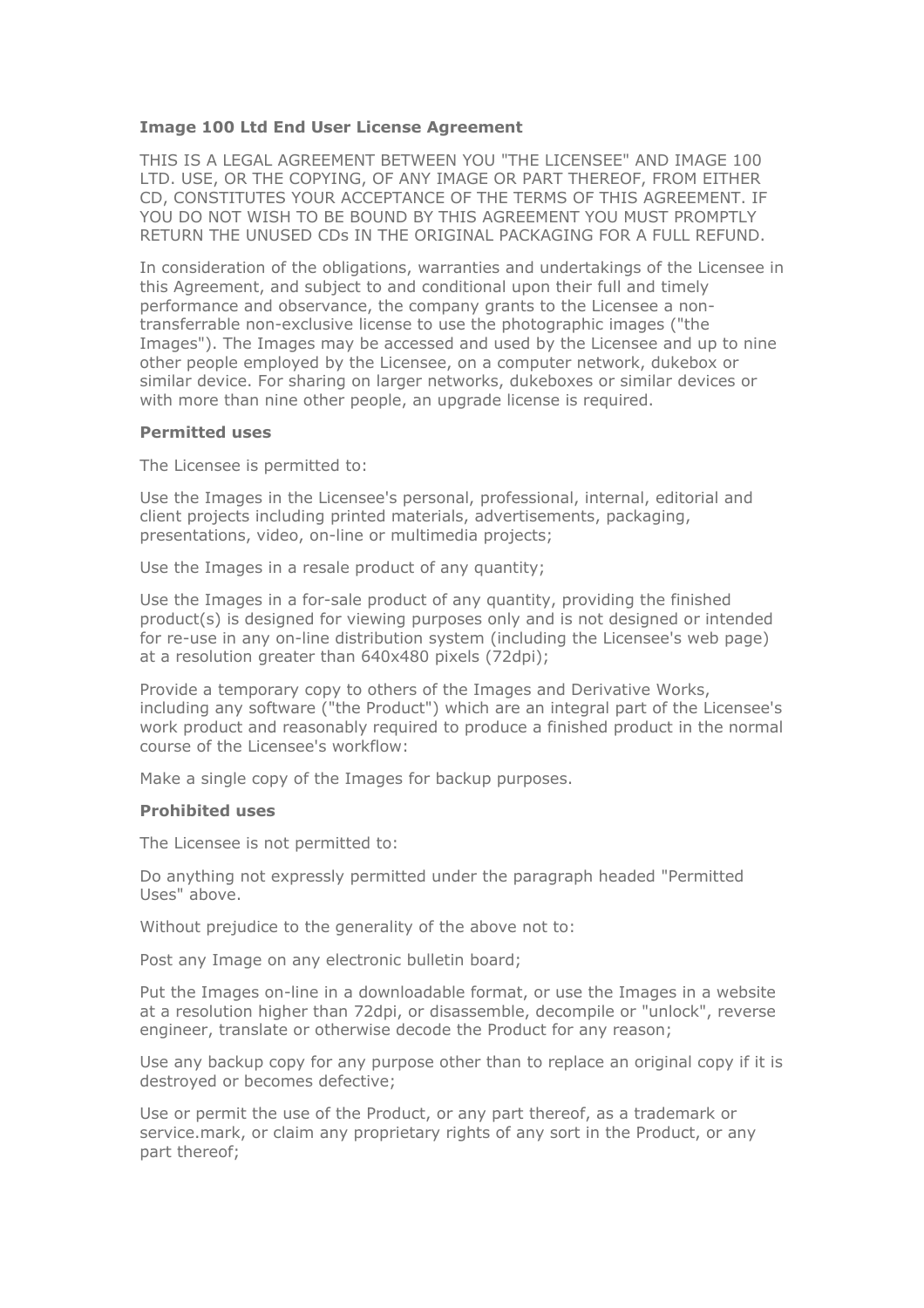Sell, sublicense, distribute or otherwise grant rights or make available for use by others all or a portion of the Product in form or formats designed or intended for re-use of the Images.

Use, or allowing anyone else to use any of the Images to create pornographic, fraudulent, obscene, immoral, infringing, illegal, blasphemous or defamatory material or using the images in a way that might cause offence to any participating people included in the Images.

Using the Images in a way not specifically permitted or prohibited by this agreement, without prior written consent from image100 Ltd, is a violation of Copyright law.

This license is in force until it is terminated by Image 100 Ltd pursuant to the provisions as to termination below. At termination, the Product must be returned to

Image 100 Ltd. immediately and any back-up copies must be destroyed forthwith.

# **Warranties of the Licensee**

The Licensee warrants and undertakes, confirms and agrees with Image 100 Ltd:

That all rights of a proprietary and copyright nature and title in and to the Images are expressly acknowledged as the property of Image 100 Ltd. and subject only to the non-exclusive, non-transferable license contained in this Agreement, which does not confer any copyright or proprietary rights of any nature whatsoever on the Licensee aside from the uses specified and permitted in this Agreement.

The Licensee shall ensure that all copies of the Images published and distributed by the Licensee shall contain full and accurate copyright notices, credit attributions and acknowledgements that the copyright is retained in the works by Image 100 Ltd, and that reproduction is permitted only under the limited license from Image 100 Ltd.

The Licensee shall give full particulars to Image 100 Ltd as soon as the Licensee becomes aware of any actual or threatened claim by any third party in connection with the Images.

The Licensee shall retain total control and possession at all times of Images and ensure that these are kept in safe and secure storage facilities and shall not allow the Images to fall into the hands of third parties who are not licensed by this Agreement.

The Licensee shall indemnify and keep fully indemnified Image 100 Ltd from and against all actions, proceedings, claims, demands, costs (including any legal costs or expenses properly incurred and any compensation costs and disbursements paid by Image 100 Ltd. on the advice of their legal advisors to compromise or settle any claim), awards and damages arising directly or indirectly as a result of any breach or non-performance by the Licensee of any of the Licensee's undertakings, warranties or obligations under this Agreement.

The Licensee warrants and undertakes not to assign or license the use of the Images or any portion thereof for any purpose other than those purposes specifically agreed.between Image 100 Ltd and the Licensee under this Agreement. In particular, the Licensee may not loan, rent, hire or otherwise transfer or purport to transfer the right to use the Images in any way to any other person or entity.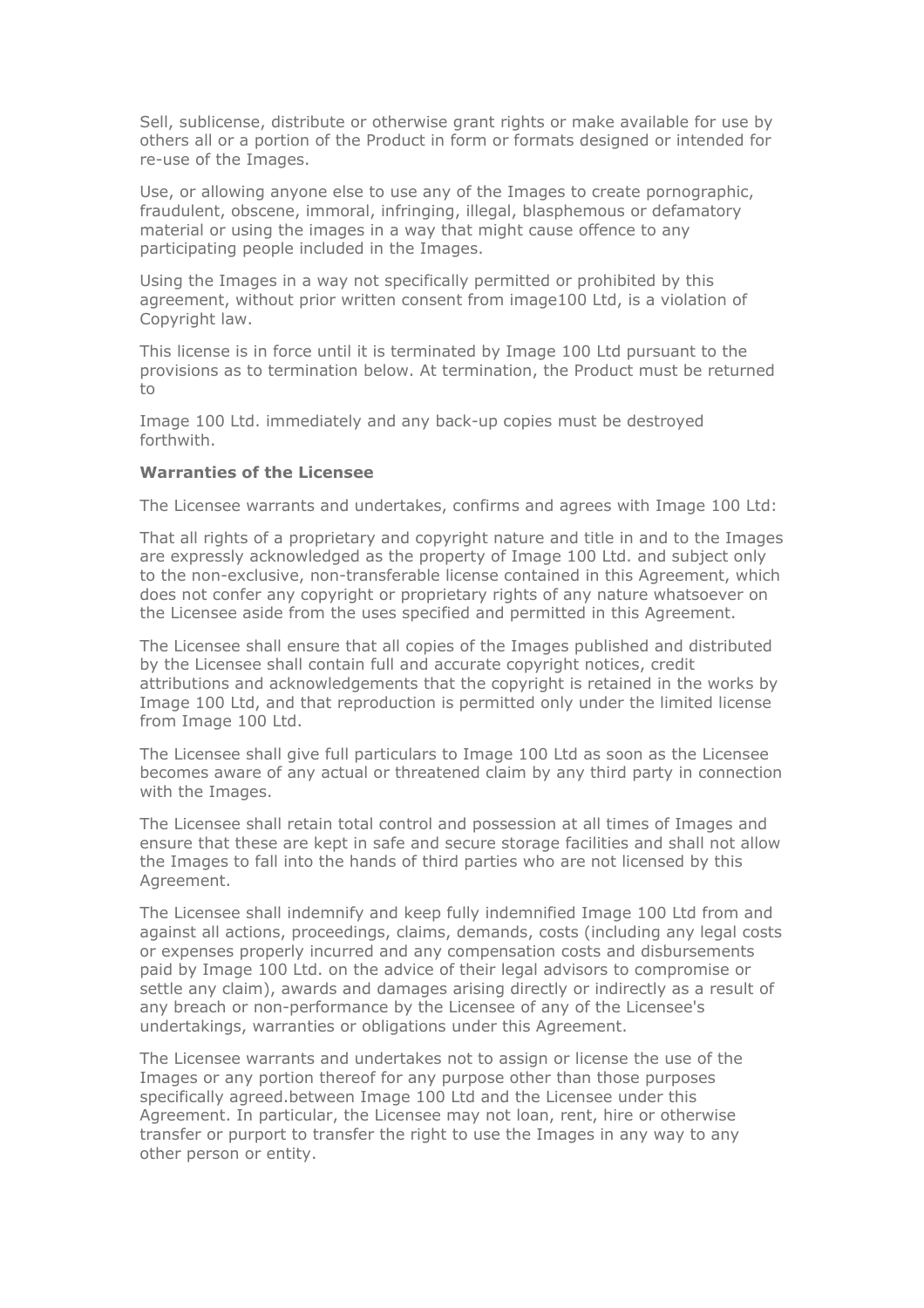The Licensee accepts and warrants that use of the Images shall not infringe any third party rights, of any nature, and any liability for the infringement of third party rights, of whatsoever nature, shall rest with the Licensee.

## **Copyright**

All Images are owned by Image 100 Ltd. or its licensors and are protected by Copyright law, and are bound by the laws in force in England and Wales. No title to or intellectual property rights to the Images are transferred to you. Image 100 Ltd. retains all rights not expressly granted by this License Agreement.

Trademarks shall be used in accordance with accepted trademark practice, including identification of trademark owner's name. Trademarks can only be used to identify printed or electronic output produced by the Product. Such use of any trademark does not give you any rights of ownership in that trademark. Except as stated above, this License Agreement does not grant you any intellectual property rights in the Product. Unpublished rights are reserved.

## **LIMITED WARRANTY**

IMAGE 100 LTD WARRANTS THE PRODUCTS TO BE FREE FROM DEFECTS IN DESIGN FOR 90 DAYS FROM DELIVERY AND WILL PERFORM IN ACCORDANCE WITH THE ENCLOSED DOCUMENTATION.

YOUR SOLE AND EXCLUSIVE REMEDY FOR A BREACH OF THIS WARRANTY IS THE REPLACEMENT OF THE PRODUCT OR A REFUND OF THE PURCHASE PRICE, AT THE OPTION OF IMAGE 100 LTD. THIS WARRANTY DOES NOT APPLY TO COPIES OR DERIVATIVE WORKS MADE BY YOU.

IMAGE 100 LTD MAKES NO OTHER WARRANTY EITHER EXPRESSED OR IMPLIED, OF MERCHANTABILITY, FITNESS FOR PURPOSE AND/OR ANY PARTICULAR USE OR COMPATIBILITY WITH ANY COMPUTER OR OTHER KIND OF EQUIPMENT. NEITHER IMAGE 100 LTD, OR ANY OF ITS DIRECTORS, SHAREHOLDERS, TRUSTEES, AGENTS, EMPLOYEES, REPRESENTATIVES OR ASSOCIATES SHALL BE LIABLE FOR ANY DAMAGES OR LOSSES, WHETHER DIRECT, INDIRECT, CONSEQUENTIAL OR INCIDENTAL, ARISING OUT OF THE USE OF, OR INABILITY TO USE, THE PRODUCTS AND/OR THE IMAGES. YOUR STATUTORY RIGHTS (IF ANY) ARE UNAFFECTED.

Image 100 Ltd. warrants, agrees and undertakes with the Licensee that:

To the best of the knowledge of Image 100 Ltd, the Images are not defamatory, obscene or immoral, and do not infringe any rights of copyright or other intellectual property or proprietary rights of third parties, but no right of action shall accrue.against Image 100 Ltd in the event of the Images being deemed or found to be defamatory, obscene or immoral or an infringement of third party rights.

Image 100 Ltd. warrants that all permissions and consents required in relation to the exploitation of persons and individuals featured in the Images have been obtained but that this permission expressly and exclusively relates only to activities and uses permitted by the terms of this Agreement as outlined above. Furthermore, no claim or action of any sort can arise against Image 100 Ltd. in this Agreement for the use of these Images and no liability can attach to Image 100 Ltd. for any acts, omissions or failures on the part of the Licensee to comply with the terms of this Agreement.

#### **Termination**